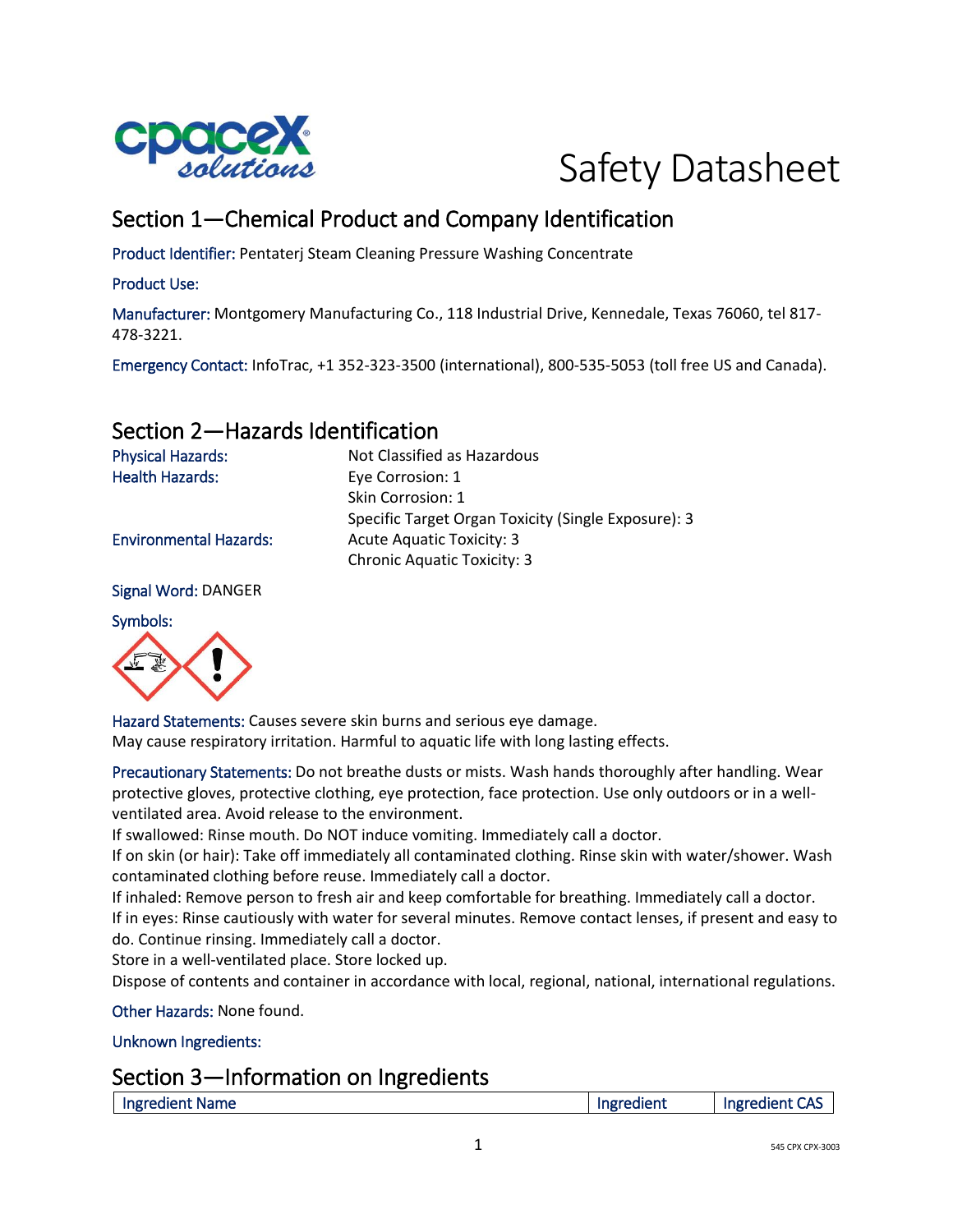|                                                              | Percentage | No |
|--------------------------------------------------------------|------------|----|
| The exact chemical identities and percentages of composition |            |    |
| have been withheld as a trade secret.                        |            |    |

### Section 4—First Aid Measures

Skin contact: If on skin or hair: Take off immediately all contaminated clothing. Rinse skin with water or shower. Wash contaminated clothing before reuse.

Eye contact: If in eyes: Rinse cautiously with water for several minutes. Remove contact lenses, if present and easy to do. Continue rinsing. Immediately call a doctor.

Ingestion: If swallowed: Rinse mouth. Do not induce vomiting. Call a doctor if you feel unwell.

Inhalation: If inhaled: Remove person to fresh air and keep comfortable for breathing. Immediately call a doctor.

Most important symptoms/effects, acute and delayed: N/D

Indication of immediate medical attention/special treatment: N/D

### Section 5—Fire-Fighting Measures

Suitable extinguishing media: Use media suitable to surrounding fire.

Specific hazard arising from chemicals: N/D

Special equipment and precautions: Normal protective clothing. Self contained breathing apparatus should be provided to firefighters in confined spaces.

### Section 6—Accidental Release Measures

Personal precaution, protective equipment, emergency procedures: Avoid contact with skin and eyes. Do not ingest. Do not inhale. Wear Personal Protective Equipment (refer to section 8).

Methods and material for containment and clean up: Avoid release to environment. Collect spillage. Vacuum spilled material and place in closed container for disposal. Minimize dusting to prevent distribution of airborne dust. Mop area with water. Wash residue to drain.

## Section 7—Handling and Storage

Precautions for safe handling: Wash thoroughly after handling, especially before eating, drinking, smoking or using restroom facilities. Wash goggles and gloves. Launder contaminated clothing. Do not swallow. Do not get in eyes. Do not inhale mists or vapors.

Cautions for safe storage: Store locked up. Store in a well-ventilated place. Keep container tightly closed.

Incompatibilities: N/D

## Section 8—Exposure controls/personal protection

#### Exposure Limits: N/D

#### Specific Engineering: N/D

Individual protective equipment and measures: Eye Protection: Avoid eye contact. Wear chemical splash goggles or similar eye protection. Skin Protection: Wear rubber or impervious plastic gloves to prevent contact. Launder contaminated clothing before re-use. Respiratory Protection: If vapor concentration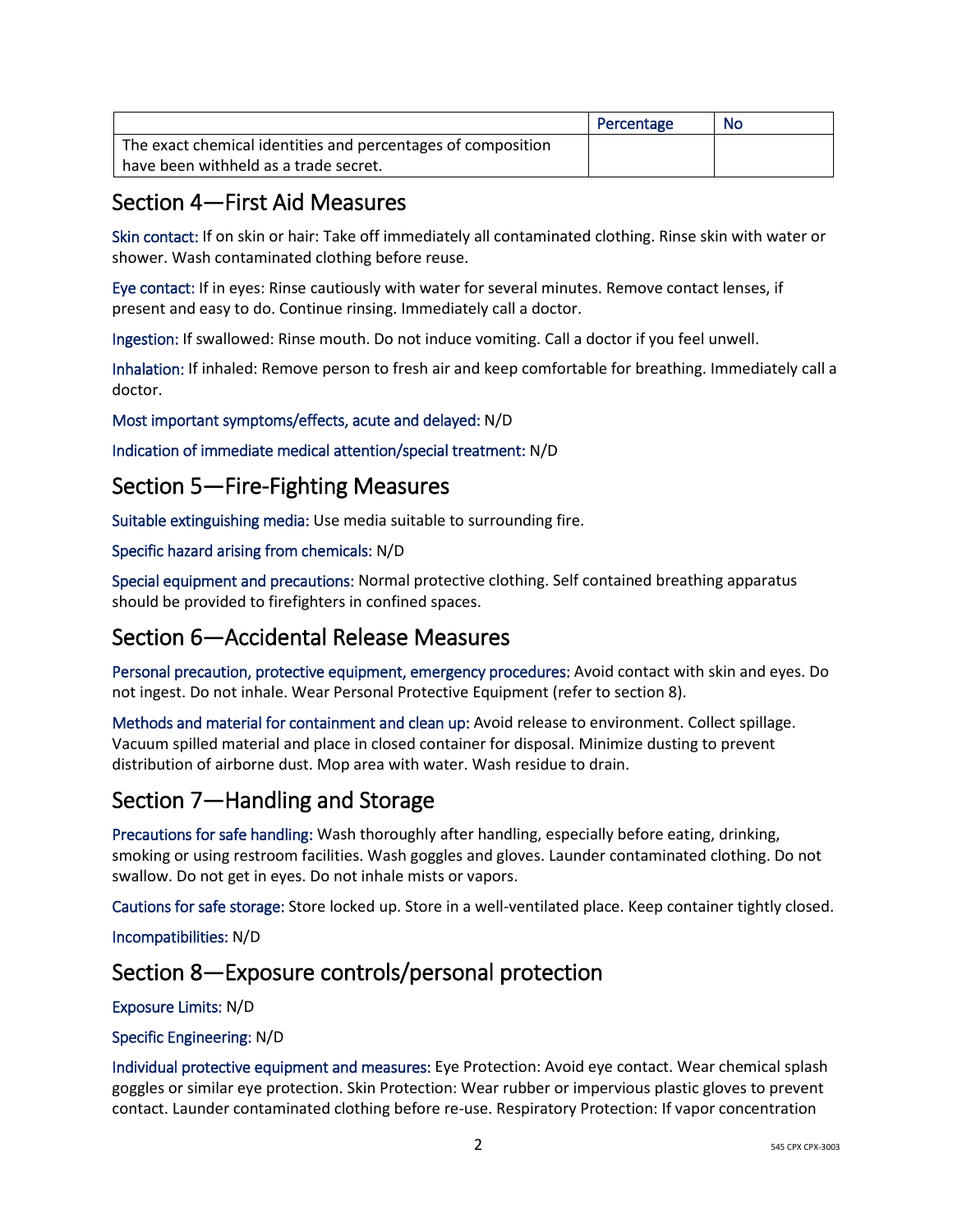exceeds TLV, use NIOSH-approved respirator with organic vapor cartridges. General Hygiene: Wash hands after handling. Other Protective Clothing or Equipment: Safety shower and eyewash fountain.

## Section 9—Physical and Chemical Properties

| <b>Physical State: Liquid</b>                     | Flammability (solid, gas): Not Flammable |
|---------------------------------------------------|------------------------------------------|
| Color: Blue                                       | Vapor Pressure (mmHg): N/D               |
| <b>Odor: Characteristic Fragrance</b>             | Vapor Density (air= 1): N/D              |
| Odor Threshold: N/D                               | <b>Relative Density: N/D</b>             |
| pH: N/D                                           | Solubilities: In water: complete         |
| Melting point/freezing Point: N/D                 | Partition Coefficient: N/D               |
| Initial Boiling Point and Boiling Range: N/D      | Auto-Ignition Temperature: N/D           |
| Flash Point: N/D                                  | Decomposition Temperature: N/D           |
| <b>Evaporation Rate: N/D</b>                      | Viscosity: N/D                           |
| Upper/Lower Flammability or Explosive limits: N/D |                                          |

#### Section 10—Stability and Reactivity:

| <b>Chemical Stability: Stable</b>            | Condition to Avoid: N/D                             |
|----------------------------------------------|-----------------------------------------------------|
| Reactivity: No specific reactivity test data | <b>Possibility of Hazardous Reaction: Hazardous</b> |
| available for this mixture.                  | Polymerization: will not occur.                     |
| Incompatible Materials: N/D                  | <b>Hazardous Decomposition Products:</b>            |
|                                              | N/D                                                 |

## Section 11—Toxicological information:

Information on the likely routes of exposure: Skin contact, eye contact, inhalation, ingestion.

| <b>Chemical Name</b>                          | Oral LD50    | <b>Dermal LD50</b> | <b>Inhalation LD50</b> |
|-----------------------------------------------|--------------|--------------------|------------------------|
| Ingredient 1                                  | $>400$ mg/kg | N/D                | N/D                    |
| Ingredient 2                                  | 1,500 mg/kg  | N/D                | N/D                    |
| Ingredient 3                                  | >4,500 mg/kg | N/D                | N/D                    |
| Product as a Whole                            | 8,411 mg/kg  | N/D                | N/D                    |
| The exact chemical identities and percentages |              |                    |                        |
| of composition have been withheld as a trade  |              |                    |                        |
| secret.                                       |              |                    |                        |

Important symptoms: Refer to Section 4—First Aid Measures.

Effects of Acute Exposure: N/D

Effects of Chronic Exposure: N/D

Carcinogenicity: IARC, ACGIH, NTP, OSHA: No component of this product present at levels greater than or equal to 0.1% is identified as probable, possible or confirmed human carcinogen by IARC, ACGIH, NTP, OSHA respectively.

Other Data: N/D

### Section 12—Ecological Information:

Ecotoxicity: Harmful to aquatic life with long lasting effects.

| Persistence and degradability: N/D<br>Bioaccumulative Potential: N/D |  |
|----------------------------------------------------------------------|--|